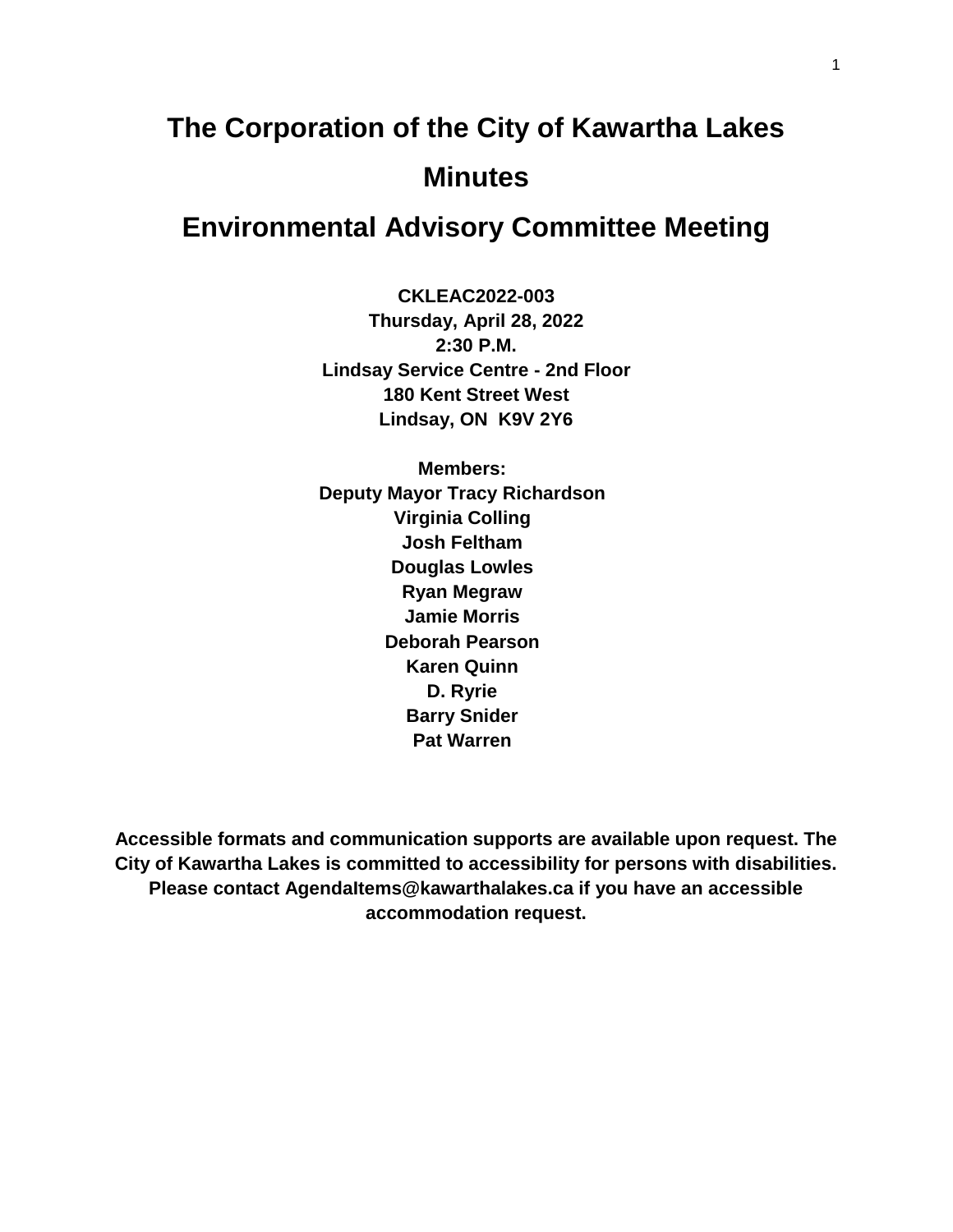#### **1. Call to Order**

Pat Warren called the meeting to order at 2:35 p.m.. Members in attendance were P. Warren, D. Pearson, V. Colling, D. Lowles, J. Morris, B. Snider, Deputy Mayor T. Richardson, and D. Ryrie.

Absent: R. Megraw, K. Quinn, J. Feltham.

Staff present were R. Holy, Director of Development Services, Nancy Ord, Administrative Assistance and Recording Secretary.

Deputations/Presenters: Julie Petit, Robin Turri and David Webb

Observers: C. Appleton and L. Found, Growth Management Strategy Task Force members.

#### **2. Administrative Business**

2.1 Adoption of Agenda

J. Morris requested Item 6.2 Active Transportation Master Plan Update be discussed as a closed portion of the meeting and then withdrew the request after discussion and clarification by Staff that Advisory Committees of Council and Task Forces must be open to the public

V. Colling requested Item 6.3 be deleted and replaced with Updating the Terms of Reference for CKLEAC.

V. Colling requested the addition of Item 6.4 Building Code Standards.

V. Colling requested the addition of Item 6.5 Municipal Comprehensive Review of Growth Management.

D. Lowles requested the addition of Item 6.6 Reform Gravel Mining Coalition May 12, 2022 Event.

**Moved By** J. Morris **Seconded By** D. Pearson

**That** the agenda be adopted as amended.

**Carried**

2.2 Declaration of Pecuniary Interest

There were no declarations of pecuniary interest disclosed.

2.3 Adoption of Minutes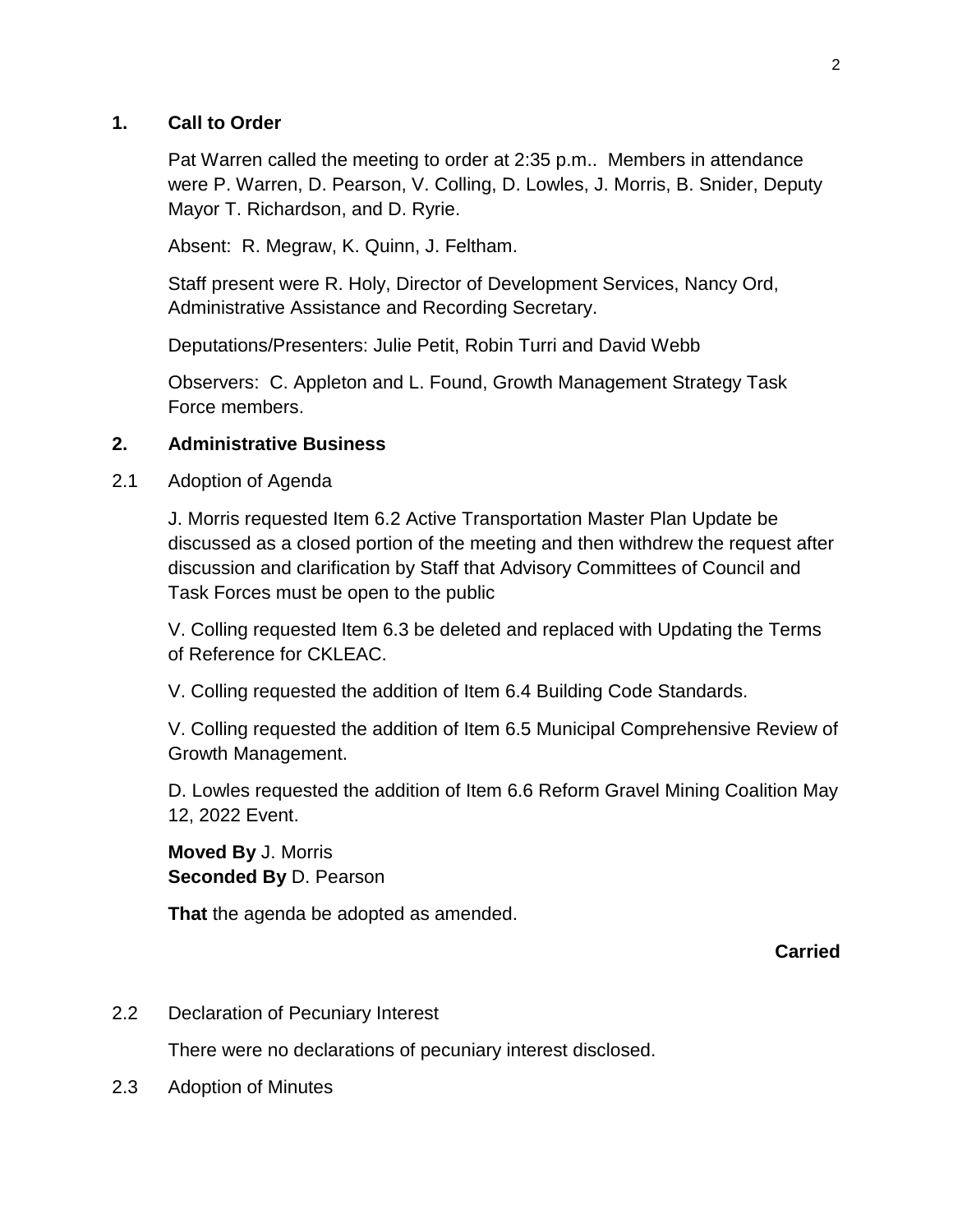March 24, 2022

**Moved By** J. Morris **Seconded By** D. Lowles

**That** the minutes of the Environmental Advisory Committee meeting held on March 24, 2022 be adopted as circulated.

#### **Carried**

#### **3. Deputations/Presentations**

3.1 Julie Petit and Robin Turri

Research Project - Community Driven Sustainability

The Chair welcomed the presenters who made a slide presentation on research entitled "Community Driven Sustainability Program (CDSP) in the Pilot Community – City of Kawartha Lakes" and provided an overview of professional credentials, outlined three phases of the project and a series of recommendations to increase community participation, focus on reduced consumption, leverage existing tools such as the Healthy Environment Plan and identify anchor organizations that can help direct the community and contribute resources. Next steps would include working with relevant stakeholders and resources groups to research, design and launch a strategy to make behaviour changes.

CKLEAC members posed a number of questions which resulted in the following:

- CKLEAC can be a valuable local resource providing direction and clarifying what will be the most effective anchors for the project.
- The project is currently between Phases 1 and 2 and is nearing completion of the research phase.
- The final report is not publicly available but will be shared with the City Kawartha Lakes.
- Kawartha Lakes was an ideal Pilot Community due to its cross section of communities, differing social groups, landscapes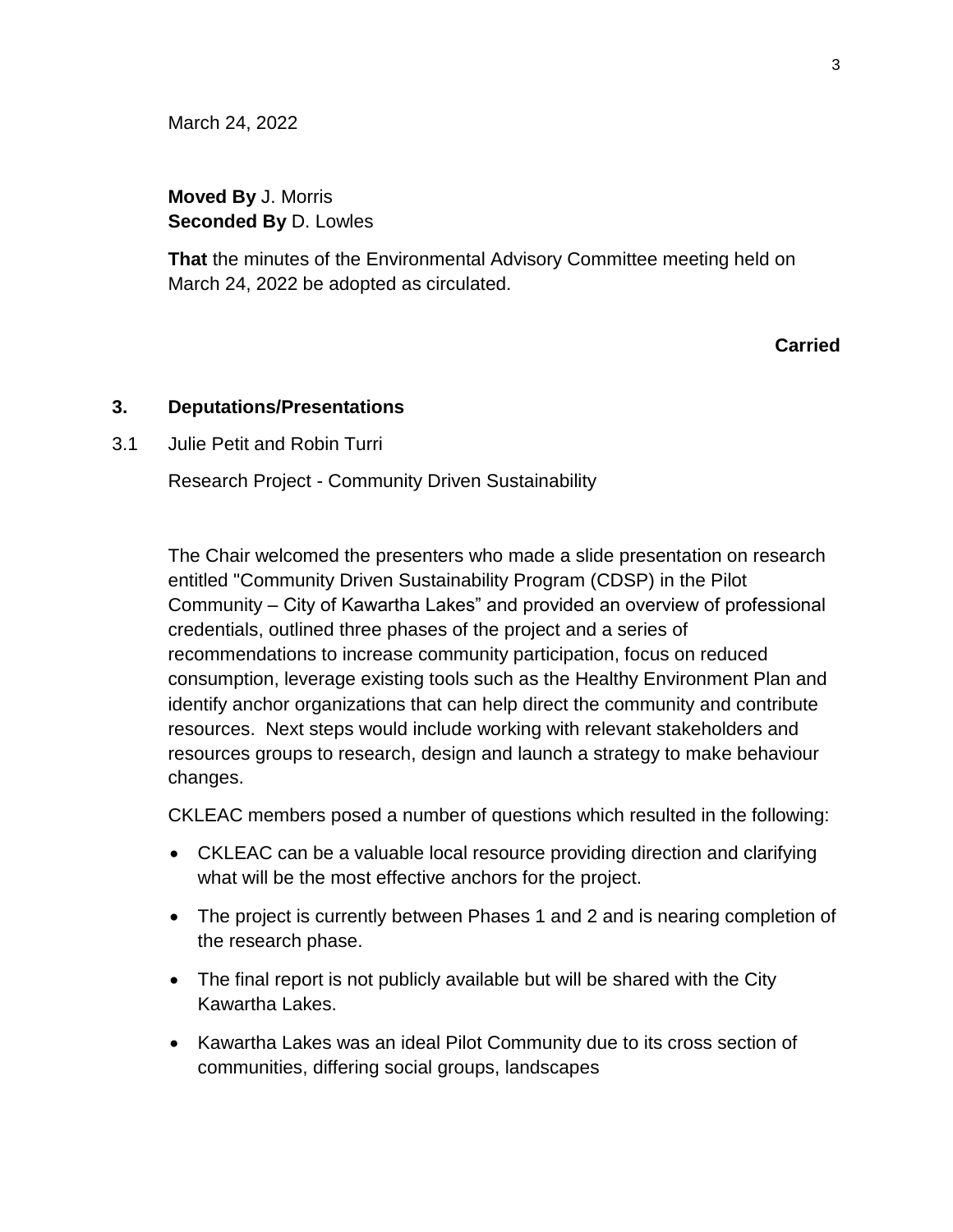A potential strategy to encourage sustainability which has been successful elsewhere may include healthy competition to encourage reduction in individual energy consumption

**Moved By** V. Colling **Seconded By** D. Lowles

**That** CKLEAC accepts the presentation of Julie Petit and Robin Turri.

**Carried**

3.2 David Webb

Future Waste Options

David Webb requested CKLEAC support on redirecting the City's efforts and dollars on Future Waste Options away from expanding landfills and to pursue programs such as Source Separated Organics (SSO), Mixed Load Processing of construction and demolition waste (C & D) and Shared Mass Burn technology with the goal of potentially making additional landfills unnecessary. Examples of these programs and the significant potential for diverting waste noted the Durham-York Energy and others and the suggestion made that a portion of the \$55 million allocated for the City's review be diverted to a study of options.

Mr. Webb recommended CKLEAC ask the City to pause, restart its public consultation process until options such as SSO can be evaluated and encouraged CKLEAC members to add their comments to the City's Jump In page.

Councillor Richardson indicated a report on the Lindsay – Ops Landfill will be presented to Committee of the Whole, that Council has requested a report on the SSO program and discussion is continuing on issues such as the Durham-York program.

Follow-up questions by CKLEAC raised the following points:

- Public consultation will likely be completed by the end of June 2022 before all information on SSO is available.
- Mass burn vs residuals in conjunction with other municipalities.
- Research into balancing of costs for reducing greenhouse gas emissions to waste programs.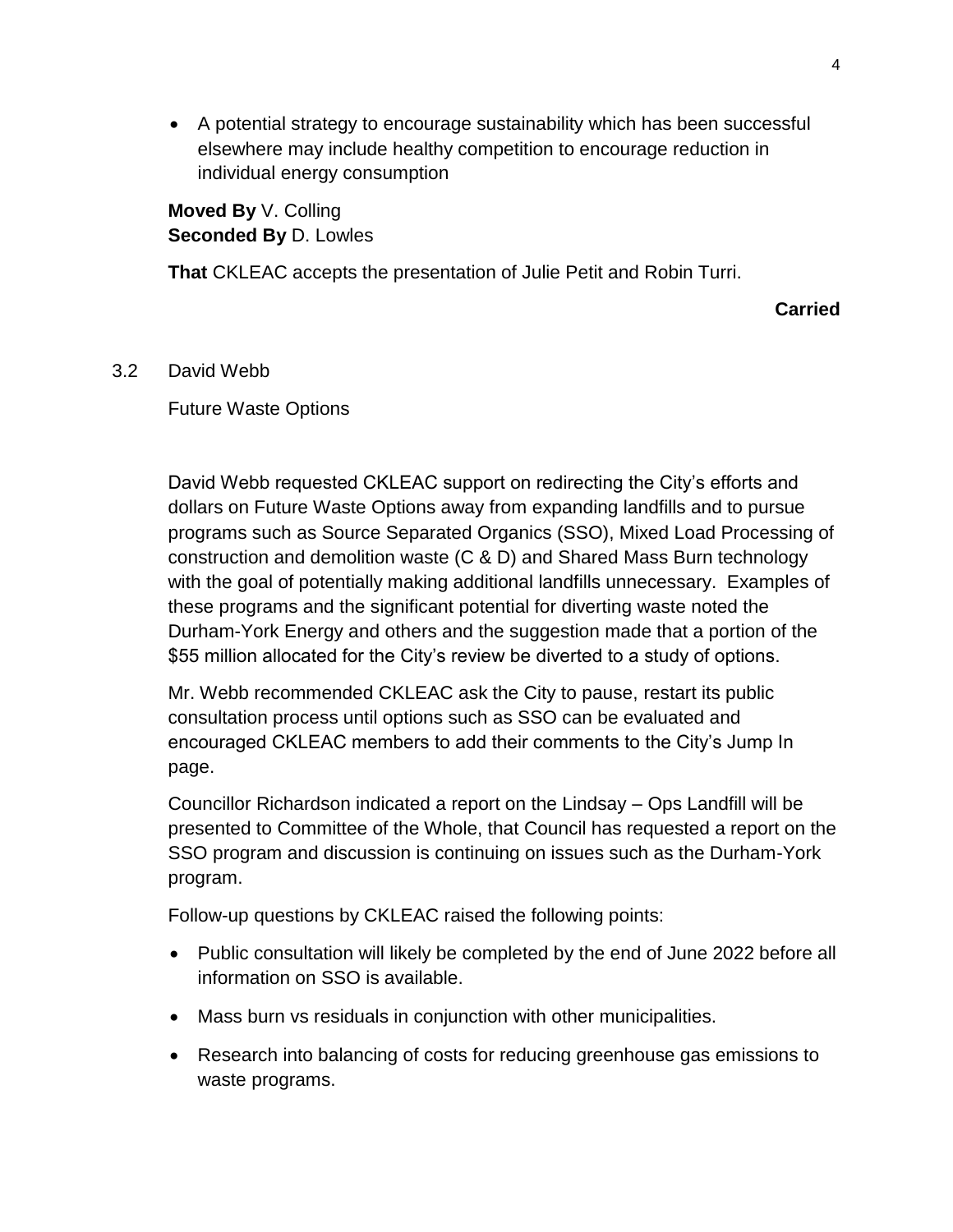**Moved By** D. Pearson **Seconded By** V. Colling

**That** the presentation by David Webb be received.

**Carried**

**Moved By** D. Pearson **Seconded By** B. Snider

**That** CKLEAC request the municipal Engineering and Public Works staff appear at an upcoming CKLEAC meeting to discuss the recommendation made by David Webb and to respond to further questions of CKLEAC.

**Carried**

#### **4. Correspondence**

No correspondence was presented.

#### **5. Action Item Updates**

- 5.1 CKLEAC Work Plan Updates by Project Team Leaders
	- Pollinator Action Sub-Committee
	- Environmental Hero
	- Active Transportation
	- Transportation Sub-Committee

#### **Pollinator Action Sub-Committee**

D. Pearson updated the Committee on the Parks Division's review of the Broad Street Urban Island Pollinator Garden project which indicated support but recommended a smaller project as a start which could be built on into the future. The Parks Division were concerned with ongoing maintenance and the need for commitment by neighbours and the Pollinator Action Committee to maintain the garden over time. The project will start at the beginning of May, will be smaller and the funding commitment by CKLEAC of \$3,800 may turn out to be lower with the smaller project.

Questions of CKLEAC members resulted in the following: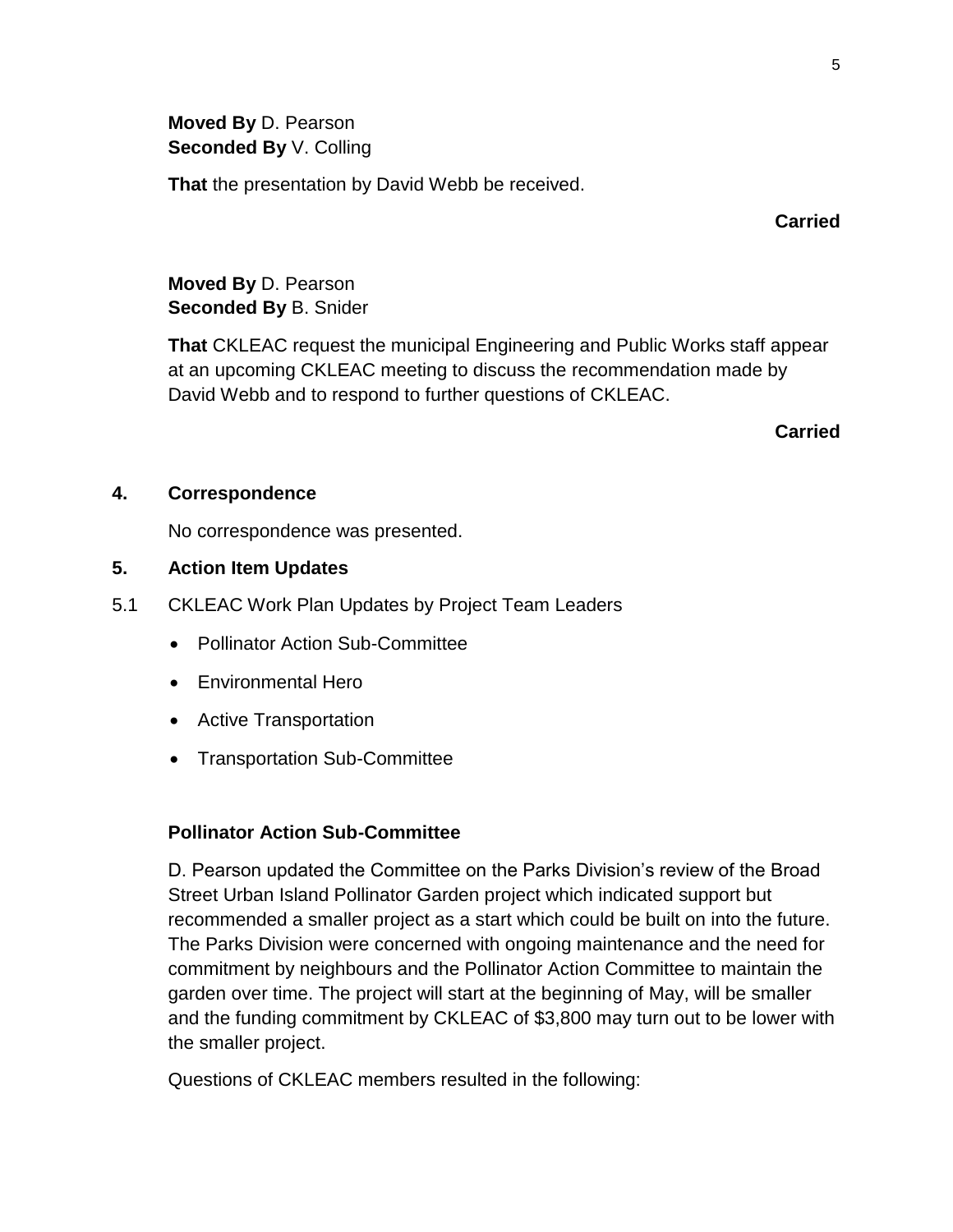- A front yard pollinator garden tour is considered later in the summer and not in conflict with the Lindsay Garden Tour held in in July.
- The City's Property Standards By-law would enable the creation of front yard pollinator and flower gardens unless overgrown with weeds and noxious plants.
- The road side boulevards within the municipal road allowance do not allow for the placement of objects/benches citing municipal snow management responsibilities.
- A prior request by the Library for CKLEAC funding to support a seed packet program was not required as the Library can undertake the project on their own.

# **Environmental Hero Awards**

The Chair reported the Environmental Hero awards would be presented at the Committee of the Whole meeting of Council at 1:00 p.m. on May 3, 2022 by Deputy Mayor Tracy Richardson. Members were invited to observe the ceremony by Zoom.

#### **Transportation Sub-Committee**

V. Colling, J. Morris and D. Pearson reported on the following active projects:

Electrical Vehicle Event on Saturday, August 20, 2022: An electric vehicle "meet and greet" event is proposed in downtown Lindsay involving the Kawartha Electric Vehicle Society as the lead, their members and electric vehicles to be displayed as an educational event with vehicles, short rides, tent and information booth. Necessary insurance documentation is now in place for the event and applications for a \$2,000 funding grant and request to close Kent Street road between Cambridge and Victoria Streets, will proceed. The event will complement the usual Saturday Market Day and Laurie McCarthy, EDO – Tourism Staff member will assist in promotion and potential funding for charging stations.

Questions of CKLEAC members clarified:

- The event is informational/educational and local dealerships will be notified to attend as interested citizens and not to set up marketing/selling booths.
- Pearson offered to investigate the cost of charging stations for electric vehicles.
- Pedi Go will be setting up a display.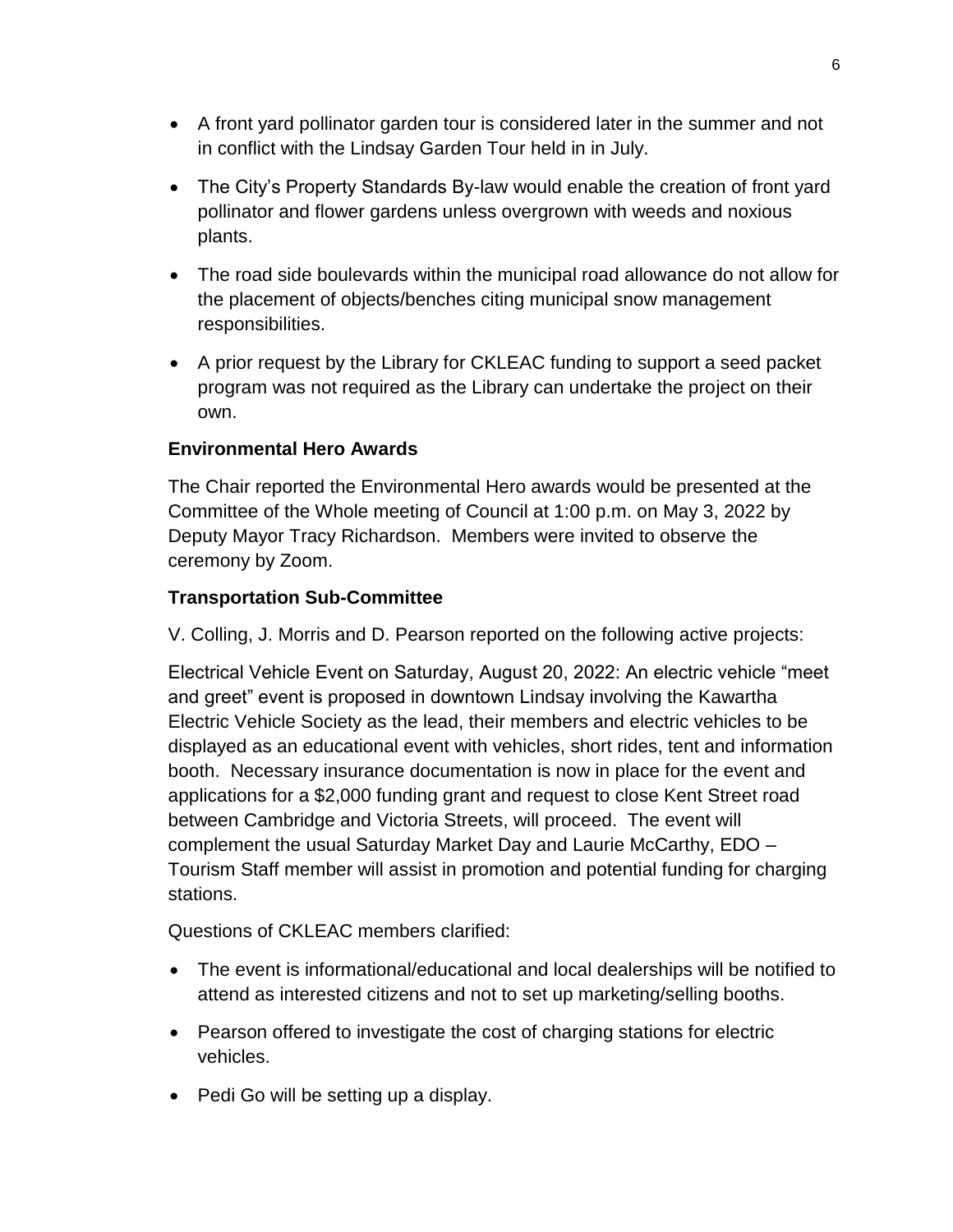Bike Sharing: The Bike Sharing project would qualify for a grant program for up to \$100,000 for projects to be in place by the end of 2022 and with an application deadline of mid May 2022. The application and project implementation requires a lead organization and a number of groups are under review including the BIA, Kawartha Trans Canada Trail, Green Trails Alliance or the Kawartha Cycling Club. Issues such as where to locate the bike sharing stands, involvement of municipal divisions if the location is on city property, the short time line and delivery time for bikes/frames were noted. Deputy Mayor Richardson also offered to provide J. Morris and Laurie McCarthy with electric vehicle lease information.

Raise Awareness on Active Transportation: J. Morris reported on a kid-focussed initiative involving a local public school principal to make October 5, 2022 International Walk to School Day. The event will encourage kids to walk/bike to school with recognition awards/prizes, presentations on walking/biking safety and Kawartha Cycling participation in a bike rodeo.

Emission Reduction targets and reporting: Report was provided that an internal corporate team to create a Healthy Environment Plan was now dissolved as its mission had been completed. R. Holy noted a new Environmental Planning Officer position had been created to implement a variety of environmental policies including the Environmental Health Plan, tree policy, etc. and work was underway to create the detailed job description and fill the position.

#### **6. New or Other Business**

6.1 Request for CKLEAC Funding - J. Morris

International Walk to School Day Event at Parkview P.S.

J. Morris requested CKLEAC consider a funding allocation for prizes and certificates at the above referenced October 5, 2022 event.

**Moved By** D. Lowles **Seconded By** V. Colling

**That** CKLEAC supports funding the International Walk to School Day Event to an upper limit of \$400.00.

#### **Carried**

6.2 Active Transportation Master Plan Update - J. Morris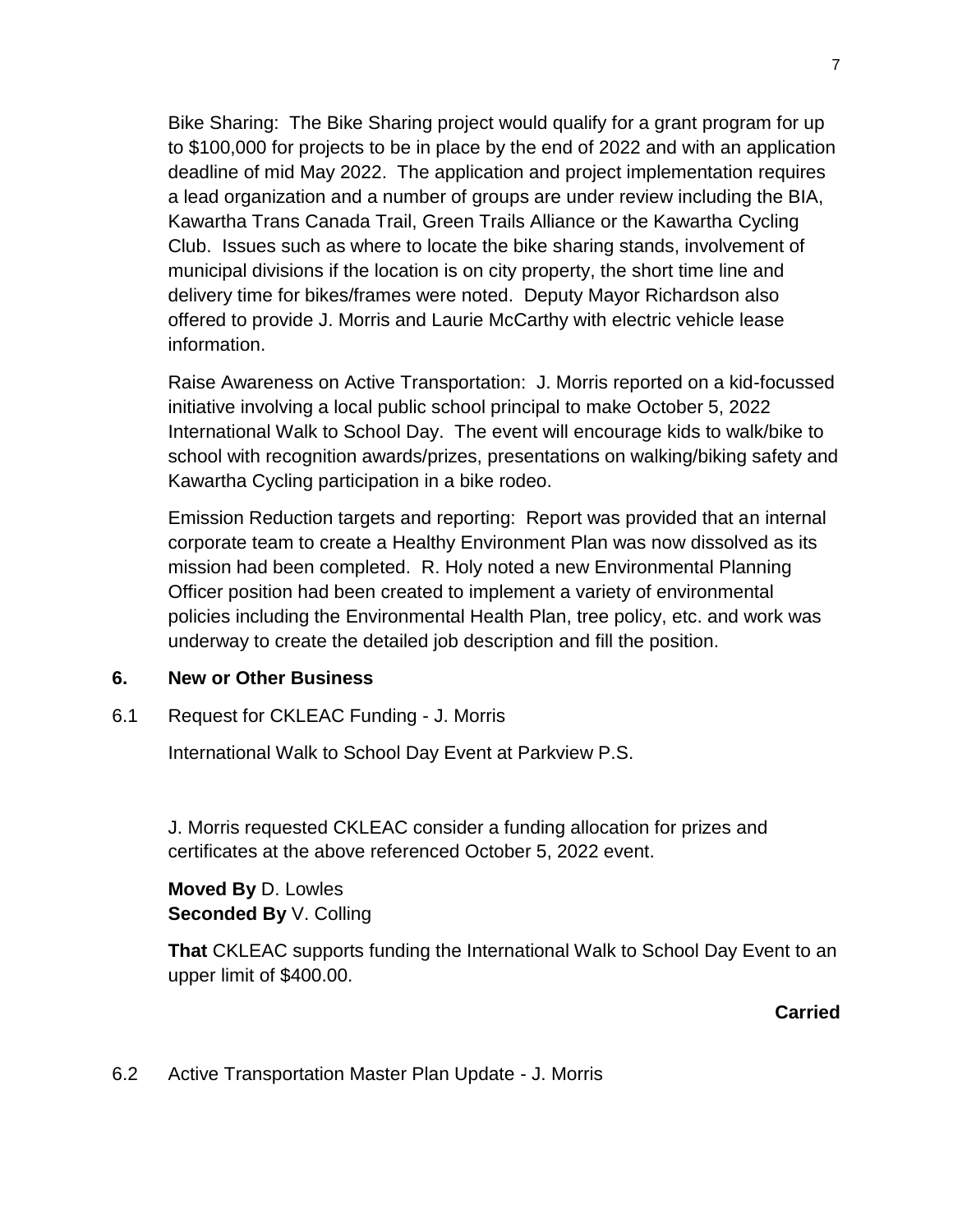R. Holy indicated a report will be presented for City Council approval at its May 2022 meeting to appoint the members of the Task Force.

#### 6.3 Updated CKLEAC Terms of Reference

V. Colling noted the Updated Terms of reference did not mention CKLEAC role's in the Healthy Environment Plan.

**Moved by** V. Colling

**Seconded by** D. Pearson

**That** the mission for the City of Kawartha Lakes Environmental Advisory Committee be amended to include implementation of the Kawartha Lakes Healthy Environment Plan.

**Carried**.

# **6.4 Building code Standards**

V. Colling reported on efforts to water down Building Codes and the need to ensure Codes are more resilient in addressing climate change and incorporate LEED standards. R. Holy clarified that no legislative basis existed for compelling LEED standards, that standards can be encouraged and that Site Plan Control is legislated under the Planning Act generally to control exterior building elements only. Other CKLEAC suggestions noted encouraging a mix of housing types in large subdivisions, encouraging homes with smaller floor areas and installation of solar panels.

**Moved by** V. Colling

**Seconded by** D. Ryrie

**That** CKLEAC form a committee to encourage engineering and building standards that address climate change.

**Carried**.

# **6.5 Growth Management Strategy**

In response to comment by V. Colling on Growth Management Strategies underway across the Province, the City of Hamilton's rejection of the Province growth allocation and the need to look at developable lands within Kawartha